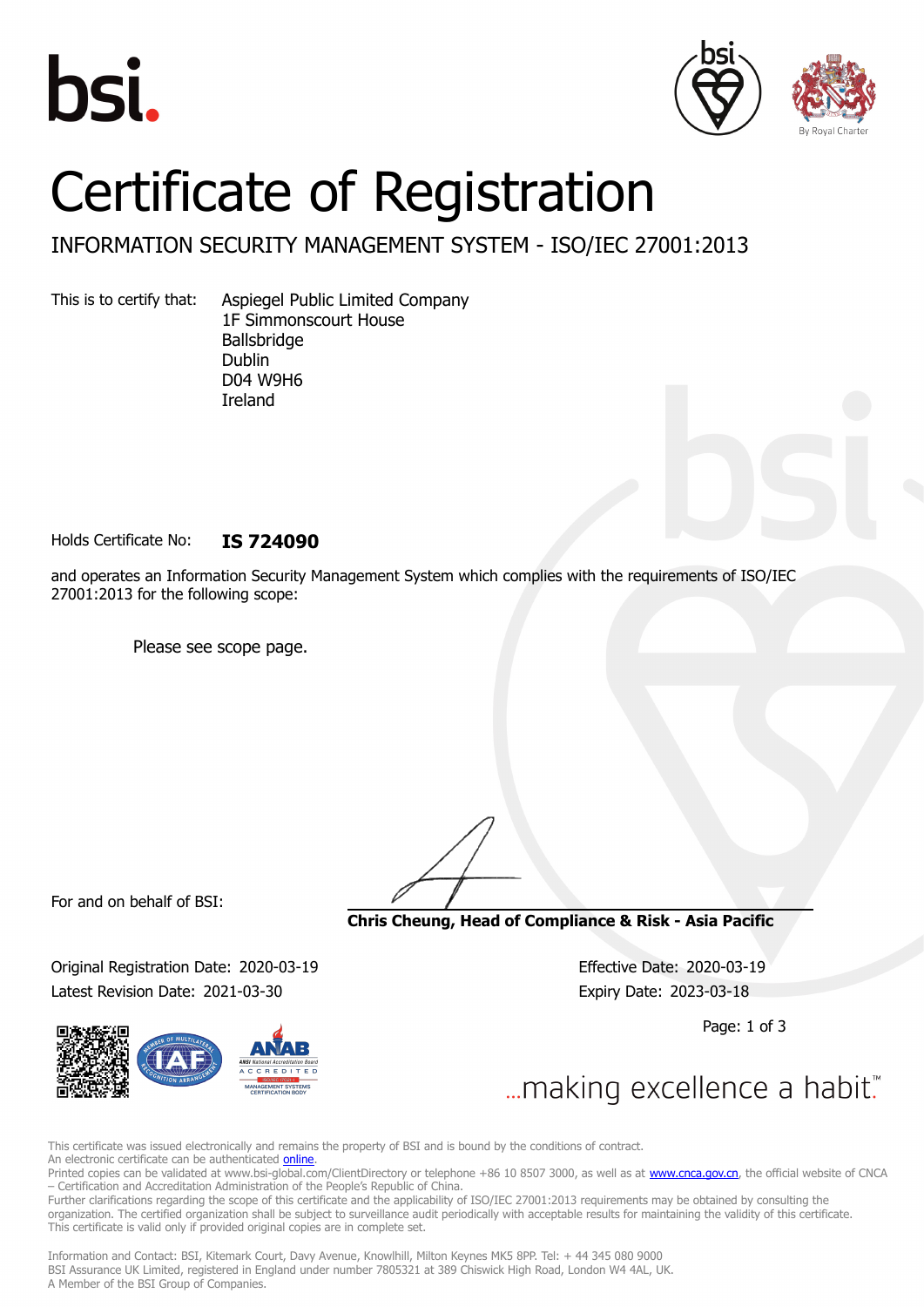Certificate No: **IS 724090**

## Registered Scope:

The provision of business operation and maintenance services of Huawei Mobile Services, including: HUAWEI ID, HUAWEI Mobile Cloud, HUAWEI AppGallery, HUAWEI AppGallery Connect, HUAWEI Themes, HUAWEI AppAdvisor, HUAWEI IAP, HUAWEI Browser, and HUAWEI Ads. The provision of business operation services of HMS Core. The provision of maintenance services of HUAWEI OTA and HUAWEI Health. The scope of certification covers Europe(exclude Russia), Australia, New Zealand, Israel, United States and Canada. This is in accordance with the Statement of Applicability version 1.7 issued on February 27, 2020.

Original Registration Date: 2020-03-19 Effective Date: 2020-03-19 Latest Revision Date: 2021-03-30 Expiry Date: 2023-03-18

Page: 2 of 3

This certificate was issued electronically and remains the property of BSI and is bound by the conditions of contract. An electronic certificate can be authenticated **[online](https://pgplus.bsigroup.com/CertificateValidation/CertificateValidator.aspx?CertificateNumber=IS+724090&ReIssueDate=30%2f03%2f2021&Template=cnen)**.

Printed copies can be validated at www.bsi-global.com/ClientDirectory or telephone +86 10 8507 3000, as well as at [www.cnca.gov.cn,](www.cnca.gov.cn) the official website of CNCA – Certification and Accreditation Administration of the People's Republic of China.

Further clarifications regarding the scope of this certificate and the applicability of ISO/IEC 27001:2013 requirements may be obtained by consulting the organization. The certified organization shall be subject to surveillance audit periodically with acceptable results for maintaining the validity of this certificate. This certificate is valid only if provided original copies are in complete set.

Information and Contact: BSI, Kitemark Court, Davy Avenue, Knowlhill, Milton Keynes MK5 8PP. Tel: + 44 345 080 9000 BSI Assurance UK Limited, registered in England under number 7805321 at 389 Chiswick High Road, London W4 4AL, UK. A Member of the BSI Group of Companies.